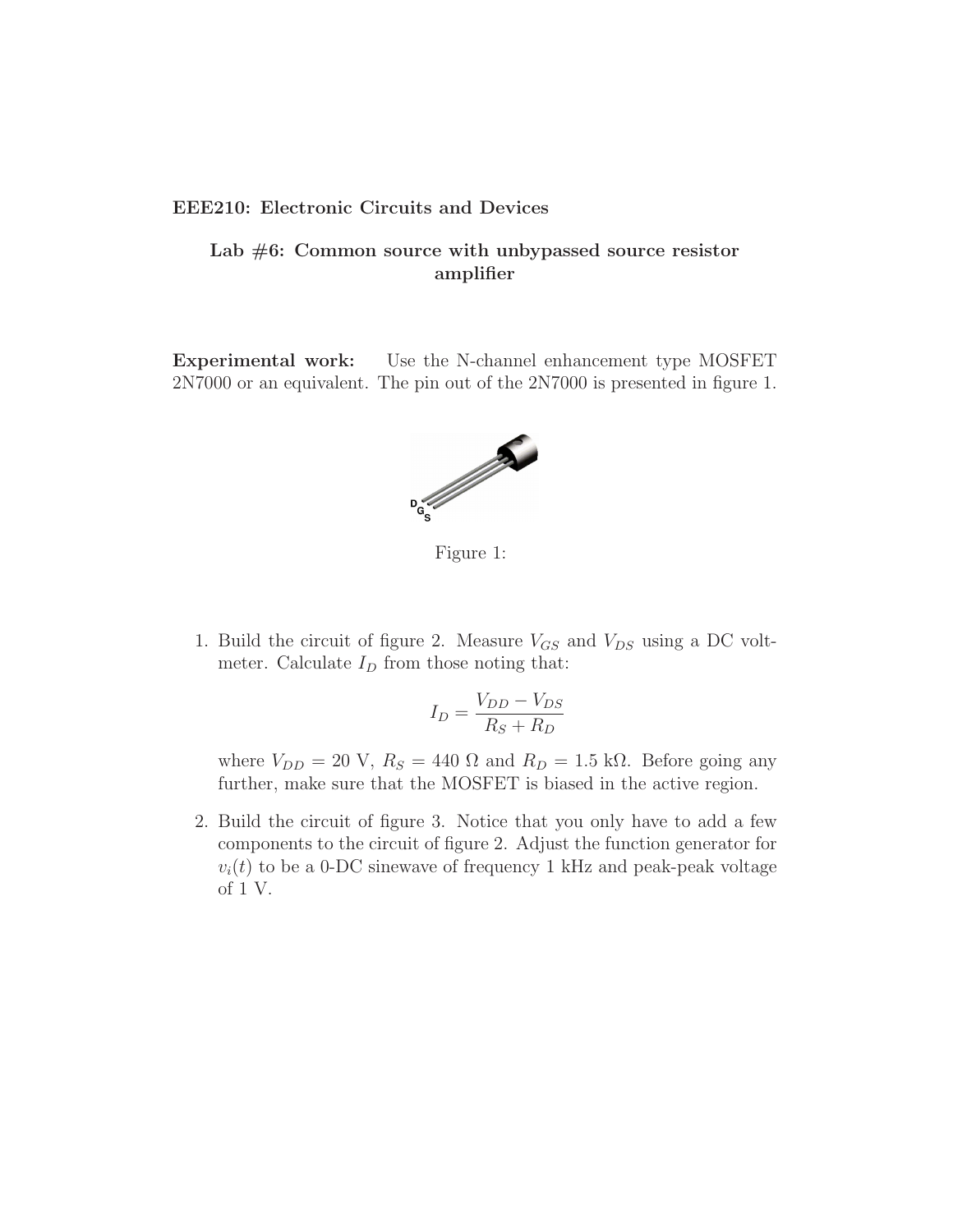

Figure 2:



Figure 3: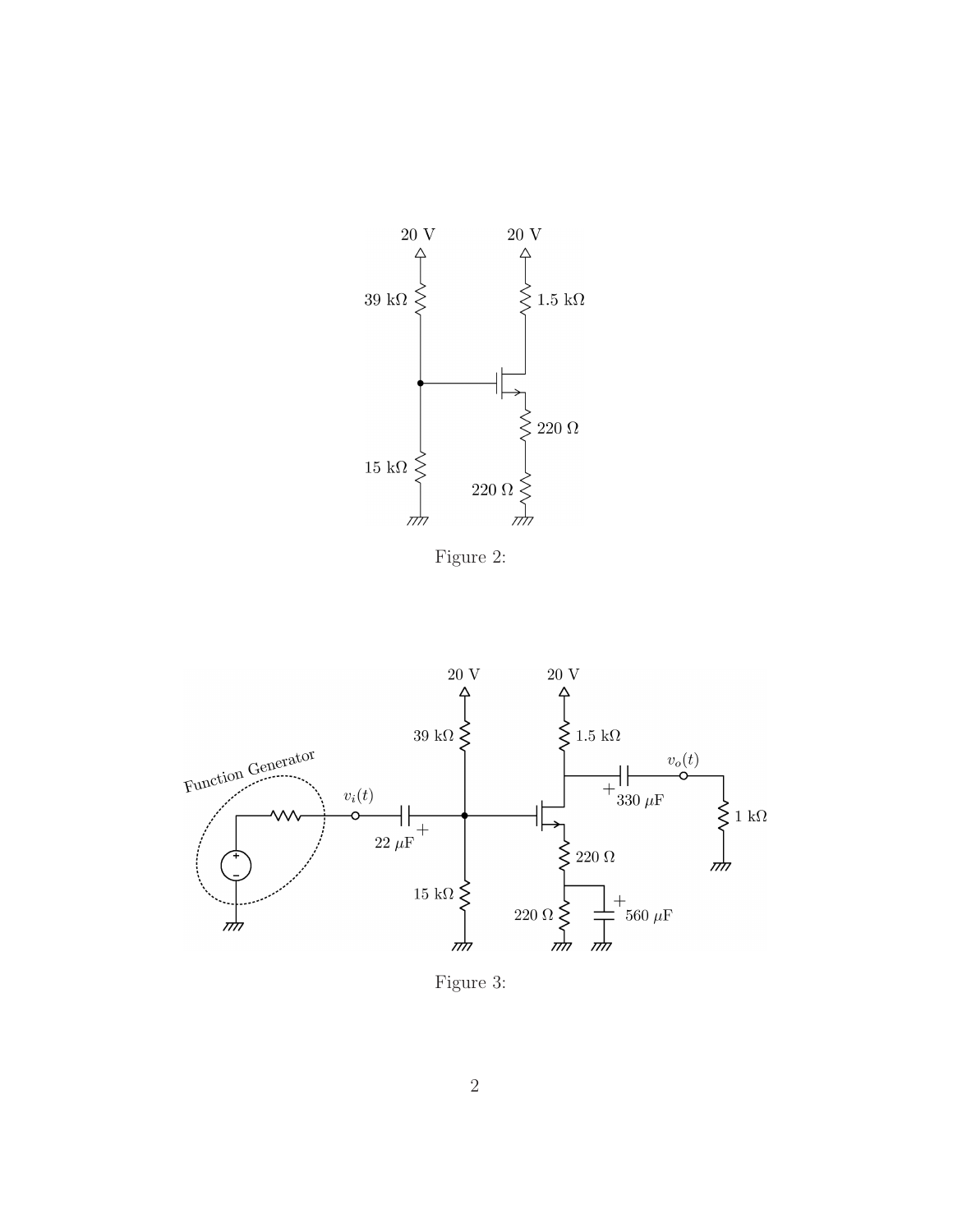3. Measure voltage gain

$$
A_V = \frac{\text{peak-peak of } v_o(t)}{\text{peak-peak of } v_i(t)}
$$

using the oscilloscope.

4. Build the circuit of figure 4 for the measurement of the output impedance  $Z_{out}$ . First set  $R_L = \infty$  and measure the voltage gain

$$
A_{V\infty} = \frac{\text{peak-peak of } v_o(t)}{\text{peak-peak of } v_i(t)}\bigg|_{R_L=\infty}
$$

.

Slowly decrease  $R_L$  until the voltage gain drops to  $A_{V\infty}/2$ ; the value of  $R_L$  is then equal to  $Z_{out}$ .



Figure 4:

5. Build the circuit of figure 5 for the measurement of the input impedance  $Z_{in}$ . First set  $R_X = 0$  and measure  $v_i(t)$  and  $v_X(t)$  using the oscilloscope; you should have  $v_X(t) = v_i(t)$ . Slowly increase  $R_X$  until  $v_X(t) = v_i(t)/2$ ; the value of  $R_X$  is then equal to  $Z_{in}$ .